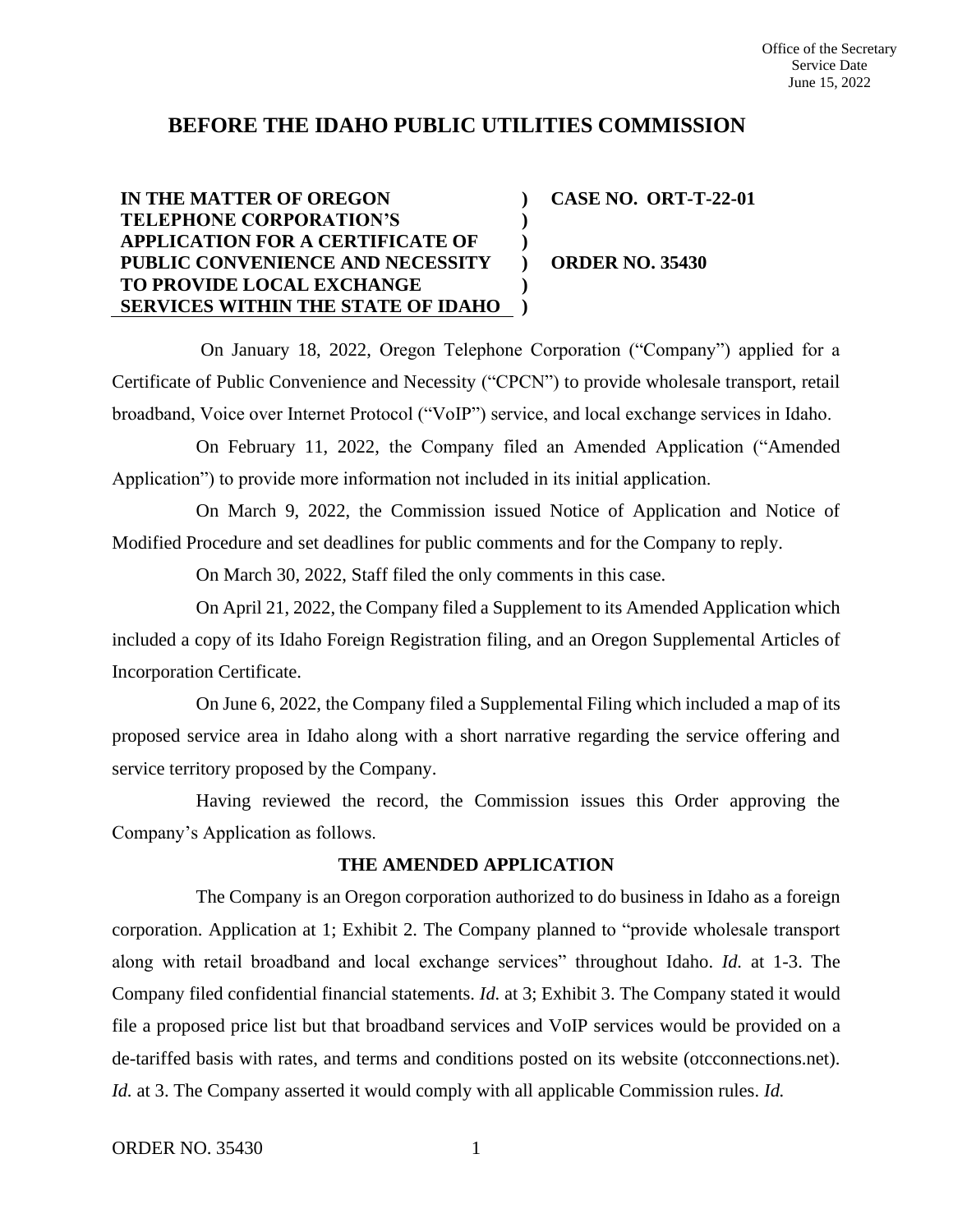### **STAFF COMMENTS**

Staff recommended the Commission approve the Amended Application. After reviewing the Company's Application and Amended Application, Staff believed the Company possessed the requisite financial, managerial, and technical qualifications to provide telecommunication services, and believed the Company understood the Commission's rules and requirements related to the provision of telecommunication services in Idaho. Therefore, Staff recommended approval of the Amended Application, subject to five conditions. The Company must: 1) comply with the North American Number Plan Administrator requirements; 2) comply with all reporting and contribution requirements prescribed by the Idaho Universal Service Fund, Idaho Telecommunications Relay System, and Idaho Telecommunications Service Assistance Program, and all future reporting requirements deemed appropriate by the Commission for competitive telecommunications providers; 3) file with the Commission a final price list outlining its rates, terms, and conditions before issuance of its CPCN; 4) provide the Commission with three reports during the next twelve months, indicating the number of basic local exchange customers it has and the services being offered; and 5) recognize that if the Company is not providing basic local exchange service by the time the third report is due, the Commission by its own motion will revoke the Company's CPCN.

### **DISCUSSION AND FINDINGS**

Based on our review of the record, we find that the Company's Amended Application complies with the requirements to obtain a CPCN. Rule 114 sets the requirements that competitive local exchange carriers—such as the Company—must satisfy to obtain a CPCN. IDAPA 31.01.01.114. We find that the Company has satisfied Rule 114. The Company has provided all needed information in its Amended Application, including financial information. The Company also has the financial, managerial, and technical qualifications needed to operate as a telecommunications service provider, and it has reviewed and agreed to comply with this Commission's rules. We thus find it reasonable to approve the Company's Amended Application for a CPCN, subject to these conditions:

- 1) The Company must comply with North American Number Plan Administrator requirements, as outlined in Commission Order No. 30425.
- 2) The Company must comply with all reporting and contribution requirements prescribed by the Idaho Universal Service Fund, Idaho Telecommunications Relay

ORDER NO. 35430 2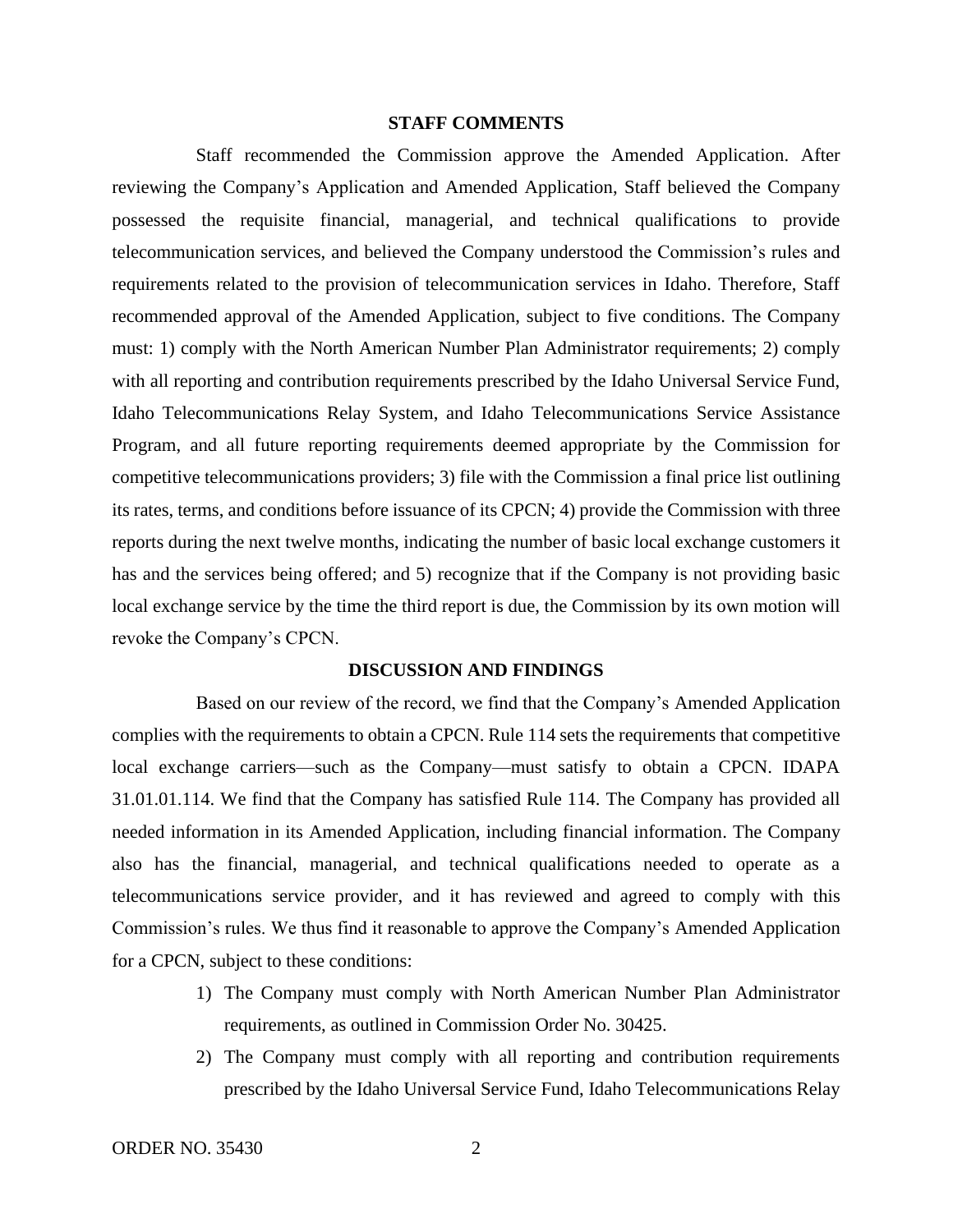Services, and Idaho Telecommunications Service Assistance Program, and all future reporting requirements deemed appropriate by the Commission for competitive telecommunications providers.

- 3) Before issuance of its CPCN, the Company must file with the Commission a final price list outlining its rates, terms, and conditions.
- 4) The Company must provide three reports to the Commission indicating the number of basic local exchange customers it has and the services being offered. These reports will be due on: October 3, 2022; February 1, 2022; and June 1, 2023. If the Company fails to timely provide any of these reports, the Company shall relinquish its CPCN and all telephone numbers it has been assigned or the Commission will by its own motion revoke the Company's CPCN.
- 5) If the Company is not providing basic local exchange service by the time the third report is due, the Commission by its own motion will revoke the Company's CPCN.

///

*Remainder of this page intentionally left blank*